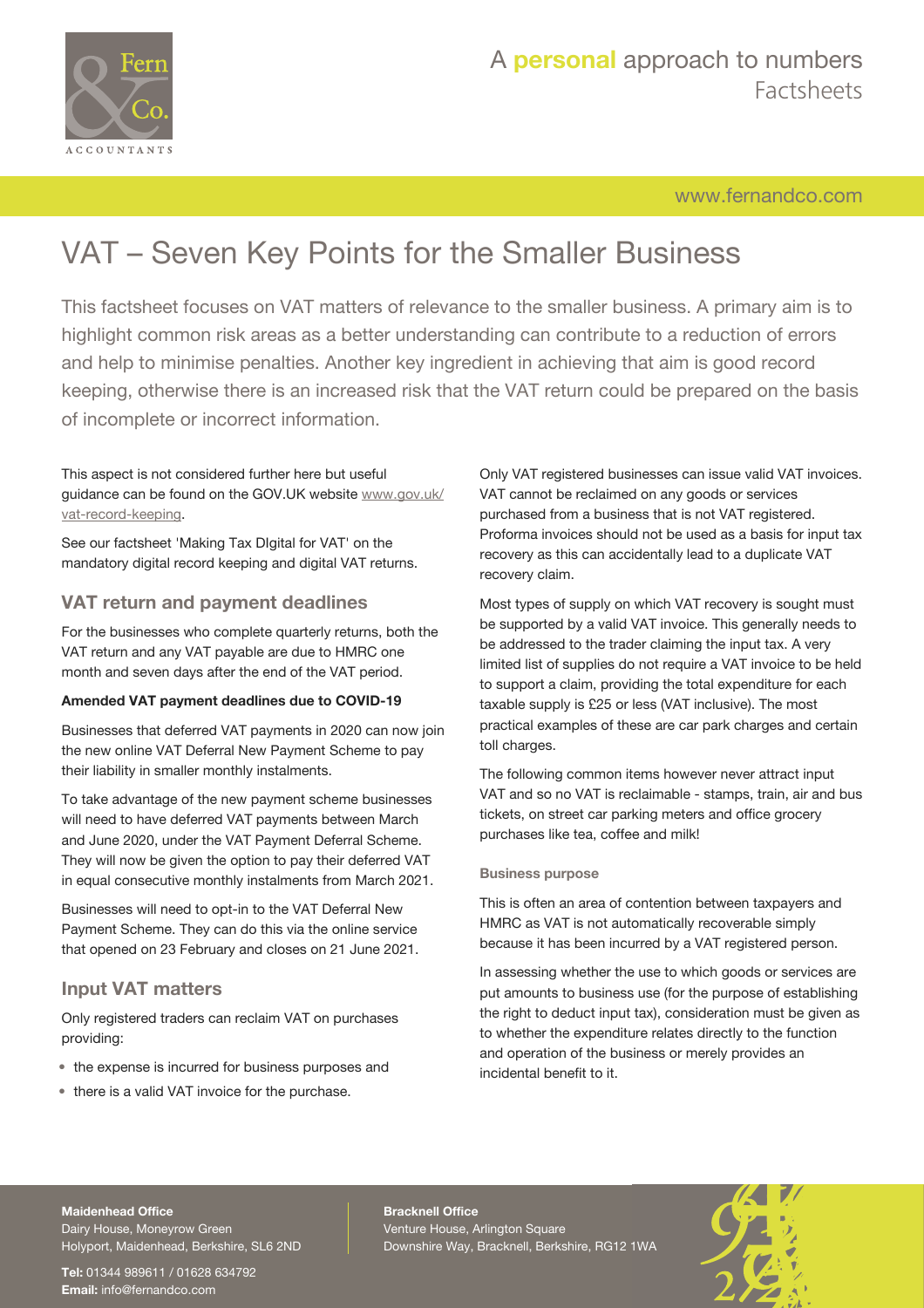

# A **personal** approach to numbers Factsheets

# [www.fernandco.com](http://www.fernandco.com)

# **Private and non-business use**

In many businesses, personal and business finances can be closely linked and input tax may be claimed incorrectly on expenditure which is partly or wholly for private or nonbusiness purposes.

Typical examples of where claims are likely to be made but which do not satisfy the 'purpose of the business' test include:

- expenditure related to domestic accommodation
- pursuit of personal interests such as sporting and leisure orientated activities
- expenditure for the personal benefit of company directors/ proprietors and
- expenditure in connection with non-business activities.

Where expenditure has a mixed business and private purpose, the related VAT should generally be apportioned and only the business element claimed. Special rules apply to recover input tax claimed on assets and stock (commonly referred to in VAT as goods) when goods initially intended for business use are then put to an alternative use.

### **Example**

Three laptops are initially bought for the business and input VAT of £360 in total is reclaimed.

One is then gifted by the business owner to his son so VAT will have to be accounted for to HMRC of £120 (1/3 x £360)

# **Business entertainment**

VAT is not reclaimable on many forms of business entertainment but VAT on employee entertainment is recoverable. The definition of business entertainment is broadly interpreted to mean hospitality of any kind which therefore includes the following example situations:

- travel expenses incurred by non employees but reimbursed by the business, such as self employed workers and consultants
- hospitality elements of trade shows and public relations events.

# **Business gifts**

A VAT supply takes place whenever goods change hands, so in theory any goods given away result in an amount of VAT due. The rule on business gifts is that no output tax will be due, provided that the VAT exclusive cost of the gifts made does not exceed £50 within any 12 month period to the same person.

Where the limit is exceeded, output tax is due on the full amount. If a trader is giving away bought-in goods, HMRC will usually accept that he can disallow the tax when he buys the goods, which may be more convenient than having to pay output tax every time he gives one away.

Routine commercial transactions which might be affected include such things as:

- long service awards
- Christmas gifts
- prizes or incentives for sales staff.

# **Cars and motoring expenses**

Input tax errors often occur in relation to the purchase or lease of cars and to motoring expenses in general. Some key issues are:

- Input VAT is generally not recoverable on the purchase of a motor car because it is not usually exclusively for business use. This prohibition does not apply to commercial vehicles and vans, provided there is some business use.
- Where a car is leased rather than purchased, 50% of the VAT on the leasing charge is not claimed for the same reason.

#### **Maidenhead Office**

Dairy House, Moneyrow Green Holyport, Maidenhead, Berkshire, SL6 2ND

**Tel:** 01344 989611 / 01628 634792 **Email:** [info@fernandco.com](mailto:info@fernandco.com)

**Bracknell Office** Venture House, Arlington Square Downshire Way, Bracknell, Berkshire, RG12 1WA